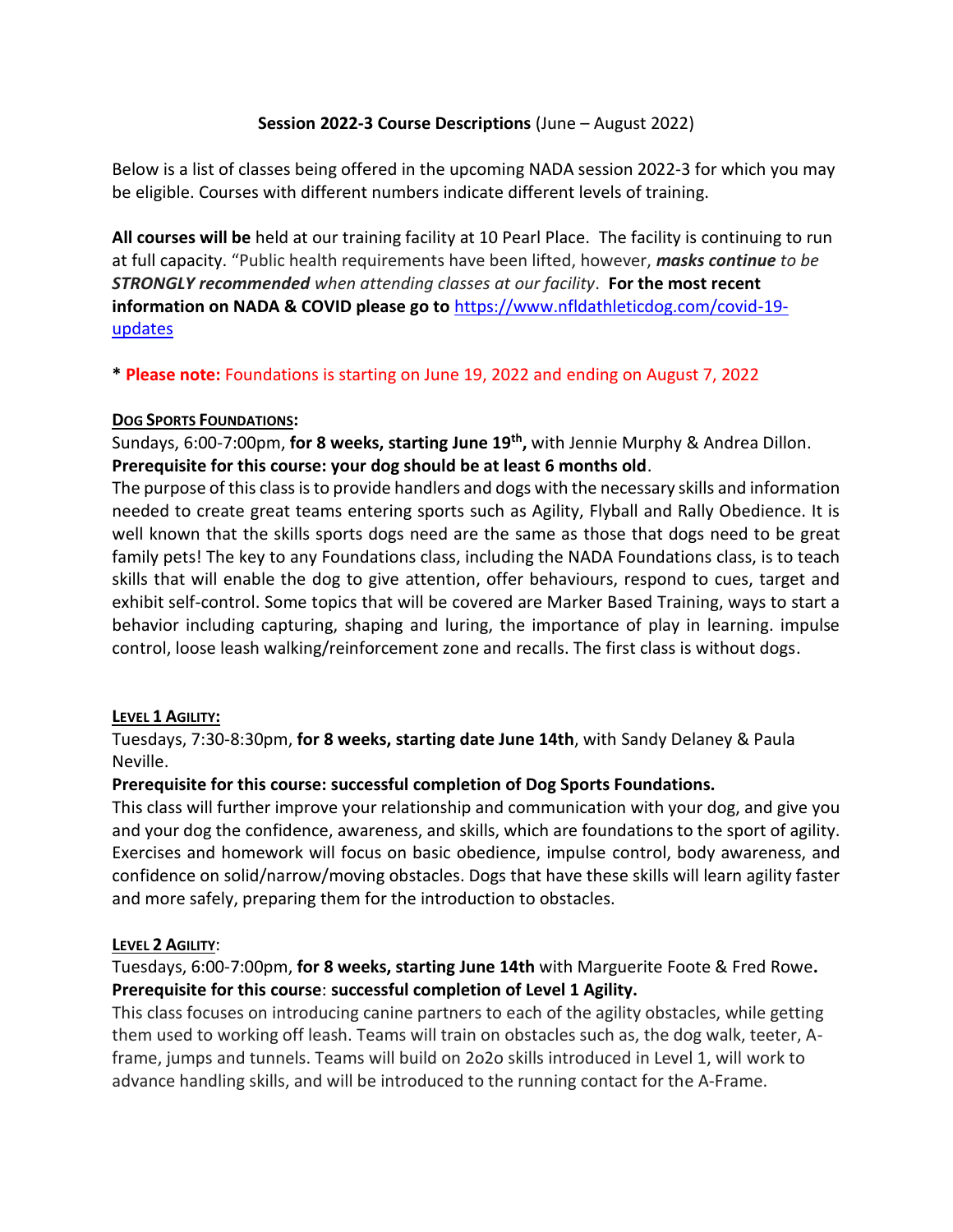#### **Heeling Skills 1.5:**

Fridays, 6:00-7:00pm, **for 4 weeks, starting date June 24th**, with Katie Manning.

## **Prerequisite for this course: Completion of Heeling Skills 1.**

This class is open to any teams who have completed Heeling Skills 1 but would like some extra help to work on their Standing Platform and Pivot Platforms skills. We will take a close look at handler mechanics and build from where teams left off at the end of their Heeling Skills class. Crating is required for this class.

# **Canine Good Neighbour (CGN) Prep:**

Fridays, 7:15-8:15pm, **for 4 weeks, starting date June 24th**, with Katie Manning.

## **Prerequisite for this course: Successful completion Dog Sport Foundations.**

The goal of this class is to prepare teams to successfully pass the Canine Good Neighbour test. We will look at all 12 of the tests and break down which tests each team needs the most help with. Please note that one of the CGN tests requires that your dog must be able to walk towards and sit in close proximity to another dog, and that two of the tests require that your dog accept petting and physical handling from another person. Dogs who are reactive or aggressive towards other dogs or humans are not appropriate for this class. Crating is required for this class as handlers will need to pitch in as helpers during some of the tests.

#### **Trial Prep: Course Running:**

Mondays, 5:30-7:00pm, **for 4 weeks, starting date June 27th**, with Dianne Ford.

# **Prerequisites: Agility Level 3 is required. Contacts & Sequencing, Jumps & Tunnels, and Triple Double are recommended but not required.**

In this 4-week class, full courses will be set-up and run. Courses will be designed at the Novice (CKC)/Starters (AAC)/Beginners (UKI) level. Rules of the game for all three organizations (CKC, AAC and UKI) will be discussed. Courses will include: two Agility (Standard), one Jumps with Weaves (Jumping) and one Jumpers (Jumps & Tunnels/Speedstakes). Courses will be walked, run once like a trial, and if time permits, sequences will be trained with higher rates of reinforcement. All class participants will be required to assist with course set-up and tear down.

# **Contacts and Sequencing:**

Wednesdays from 7:30-8:30pm, **for 4 weeks**, **starting June 29th,** with Carolyn Parsons. **Prerequisite for this course: completion of Level 3 Agility.** 

# This class is designed for those students who have completed Level 3 agility. Teams will continue to work on independent 2o2o contacts and start using them in simple sequences broken down and handled in a way that works for you and your dog.